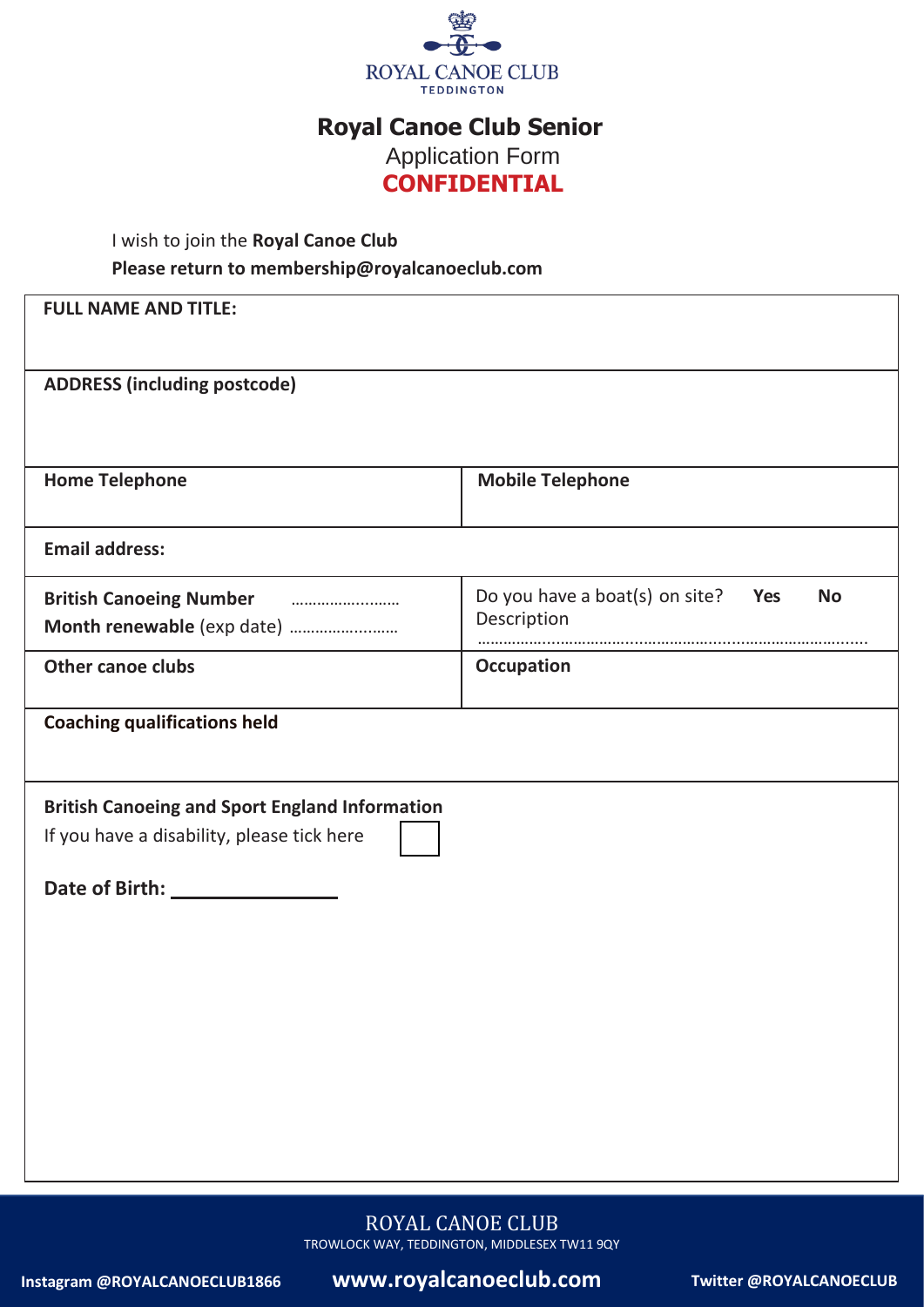

### **Royal Canoe Club Senior**

Membership Declaration

I understand, confirm and agree with the following,

| 1. Canoeing and kayaking is an assumed risk sport and may involve immersion in water . I can |     |     |            |                 |                 |  |
|----------------------------------------------------------------------------------------------|-----|-----|------------|-----------------|-----------------|--|
| swim 50 metres in clothing.                                                                  | YES | NO. |            | (Please circle) |                 |  |
| 2. I give permission for photos of myself to be used for club purposes.                      |     |     | <b>YES</b> | NO.             | (Please circle) |  |

- 3. I can contacted about volunteering at the club. **YES NO** (Please circle)
- 4. I will provide the club with details of a disability or medical condition that may affect my taking part in water sports, eg epilepsy, asthma, diabetes, heart problems or allergies. I also undertake to inform the club if subsequently I develop any medical condition or disability that may affect taking part in water sports. I understand this information will be passed on in confidence to selected coaches/committee members in order to minimise any risk to myself and others.
- 5. I must abide by the following Club policies (available to view at **[www.royalcanoeclub.com](http://www.royalcanoeclub.com/)** or on the Club's Notice Board):
- [RCC Code of Conduct](file:///C:/Users/44778/Documents/Royal%20Canoe%20Club%20artwork/Royal%20Canoe%20Club%20code%20of%20conduct%20%202022.docx)
- [RCC Safety Policy](file:///C:/Users/44778/Documents/Royal%20Canoe%20Club%20artwork/Royal%20Canoe%20Club%20safety%20policy%202022.docx)
- RCC Equality Policy
- [Child Protection Policies](https://www.royalcanoeclub.com/members-area/child-protection/)
- 6. I must report incidents on the river to the RCC Committee (via **[sercretary@royalcanoeclub.com](mailto:sercretary@royalcanoeclub.com))**) and complete [British Canoeing's Incident Reporting O](https://www.britishcanoeing.org.uk/go-canoeing/access-and-environment/access-to-water/incident-reporting)nline [Form](https://www.britishcanoeing.org.uk/go-canoeing/access-and-environment/access-to-water/incident-reporting)
- 7. I must abide by the [RCC Code of Conduct for Use of Club Boats](https://www.royalcanoeclub.com/wp-content/uploads/2018/06/RCCcode-conduct-club-boats.pdf) and report any equipment failure to **[boatrepairs@royalcanoeclub.com](mailto:boatrepairs@royalcanoeclub.com)**
- 8. My boat must have a valid [Thames License](https://www.gov.uk/government/collections/river-thames-boat-registration-and-application-forms) or [British Canoeing Licence.](https://members.britishcanoeing.org.uk/waterways-licence/)
- 9. I must ensure RCC and TWC membership subscriptions, racking fees and race fees are paid promptly. Contact **[membershipsecretary@royalcanoeclub.com](mailto:membershipsecretary@royalcanoeclub.com)** with any issues.
- 10. I understand that complaints regarding a fellow member must be brought to the Commodore's attention via **[commodore@royalcanoeclub.com](mailto:commodore@royalcanoeclub.com)**
- 11. I must ensure the **Royal Canoe Club Rules** are followed at all times.

**The information on this form will be kept on computer for club purposes only as permitted under the Data Protection Act**

Signed……………………………… Date……

TROWLOCK WAY, TEDDINGTON, MIDDLESEX TW11 9QY

**Instagram @ROYALCANOECLUB1866 www.royalcanoeclub.com Twitter @ROYALCANOECLUB**